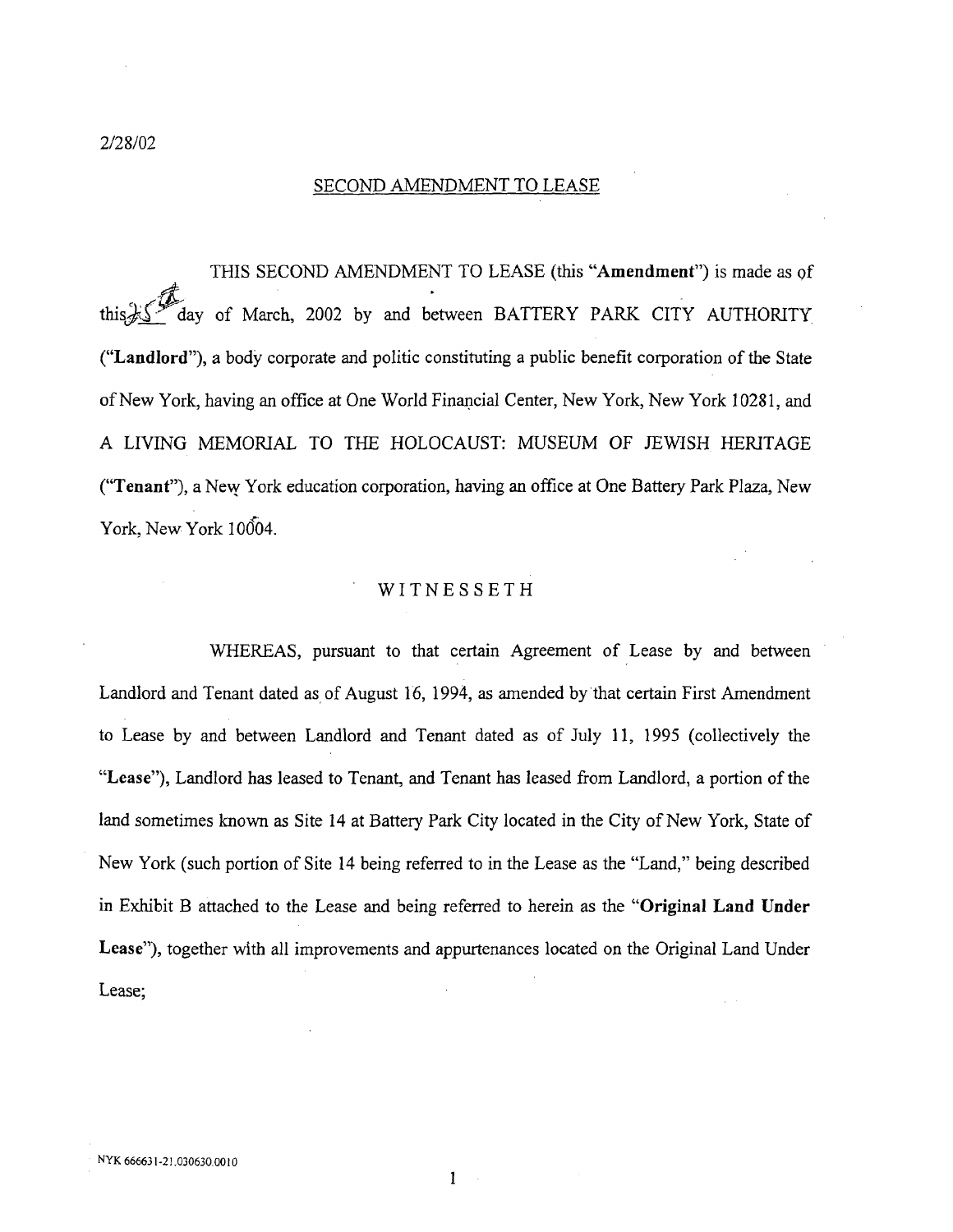WHEREAS, the building on the Original Land Under Lease (the "S**ite** 14A Building") was constructed pursuant to Article 14 of the Lease on a portion of the Original Land Under Lease and paid for by Landlord and Tenant; and

WHEREAS, Landlord and Tenant desire to amend the Lease (a) to modify the portion of Site 14 demised to Tenant under the Lease, so that a portion of the Original Land Under Lease (the "S**u**rr**e**nd**e**r**e**d Land"), on which no portion of the Site 14A Building was constructed, will no longer be demised to Tenant (the Surrendered Land*,* and the balance of the Original Land Under Lease that continues to be demised to Tenant under the Lease (such balance of the Original Land Under Lease being referred to herein as "Site 14A"), are described in and depicted on Schedule 1 attached hereto), (b) to include under the Lease an additional portion of Site 14 that is adjacent to and not part of the Original Land Under Lease (which additional portion includes a portion of the Optioned Land) and that, as of the date hereof, is not leased by Landlord to Tenant (such additional portion of Site 14 (including such portion of the Optioned Land) being collectively described in and depicted on Schedule 1 and being referred to herein as "Sit**e** 14B"), (c) to provide for the construction on Site 14B of an addition to and expansion of the Site 14A Building (such addition and expansion is referred to herein as the "East Wing"), and (d) in certain other respects.

NOW, THEREFORE, in consideration of the mutual covenants herein contained and other good and valuable consideration, the receipt and sufficiency of which are hereby acknowledged, the parties hereto agree as follows:

1. All capitalized terms used but not defined in this Amendment have the respective meanings ascribed thereto in the Lease.

o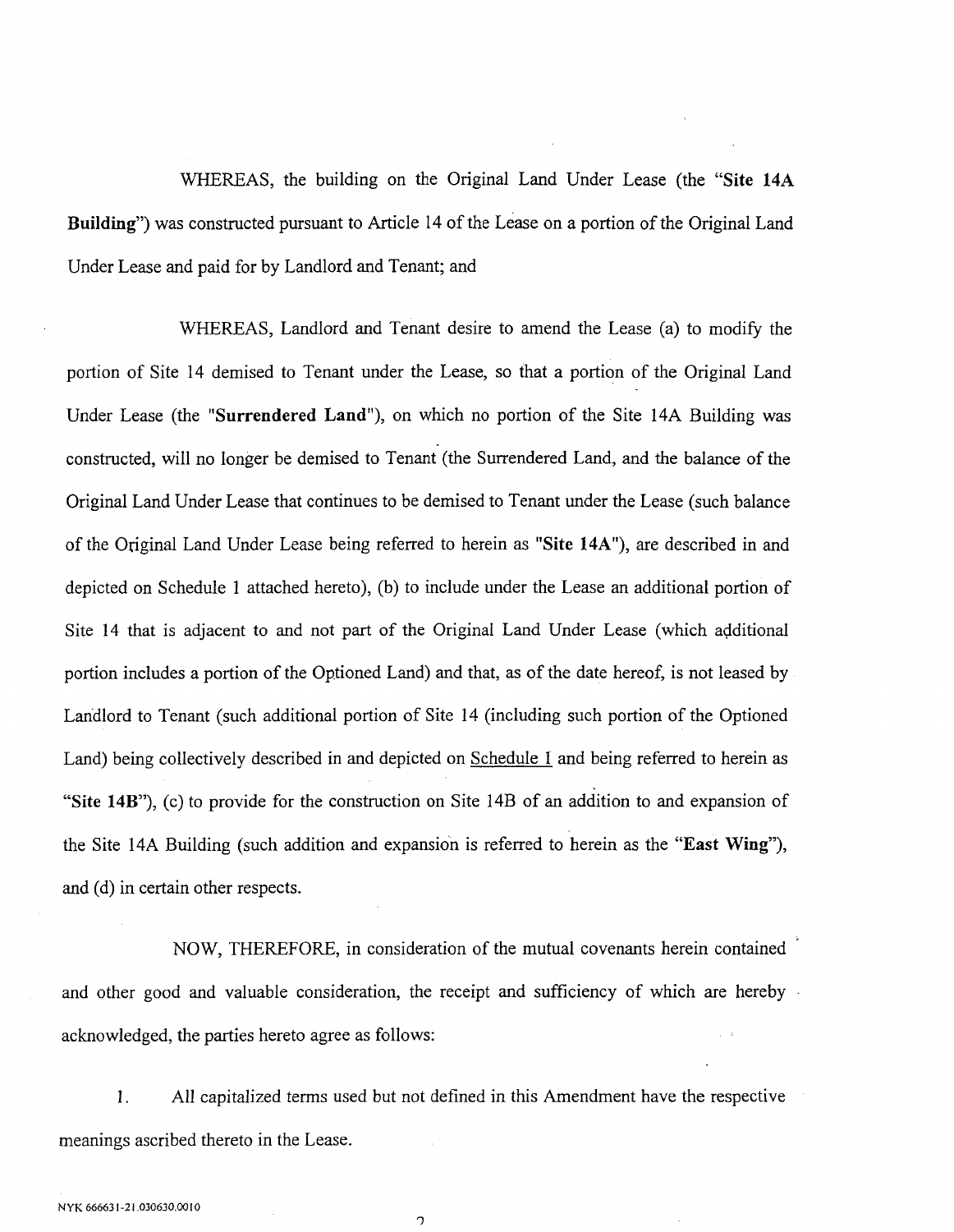2. a) Tenant hereby surrenders to Landlord all of Tenant's rights and i*nt*erests in the Surrendered Land, and Landlord hereby accepts such surrender. The Lease is hereby terminated in all respects as of the date hereof with respect to the Surrendered Land.

b) Landlord does hereby demise and lease to Tenant*,* and Tenant does hereby hire and take from Landlord*,* Site 14B, together with all easements, appurtenances*,* and other rights and privileges now or hereafter belonging or pertaining thereto, subject to the Title Matters and otherwise on and subject to all of the terms and conditions of the Lease except as otherwise provided in this Amendme*nt*.

c) Beginning on the date hereof, all references to the term "Land" in the Lease are deemed to refer to both Site 14A and Site 14B; all references to the term "Premises" in the Lease are deemed to refer to all of Site 14A, the Site 14A Building, Site 14B, and the East Wing; and all references to the term "Building" in the Lease, except as othe**r**wise provided in this Amendment*,* are deemed to refer to the Site 14A Building, the East Wing*,* the Equipme*nt*, Capital Improvements, footings and foundations, and any other improvements and appurtenances of every kind and description hereafter erected, constructed, or placed upon the Land, and any and all alterations and replacements thereof*,* additions thereto and substitutions thereof.

d) Landlord hereby surrenders its rights under the Light and Air Easement and the Light and Air Easement is hereby terminated.

e) Notwithstanding any other provision of this Amendment, the foregoing provisions of this Section 2*',* the provisions of Sections 11, 14, 19, 20*(b), 22 and 26* of this Amendment, the amendment of the second of the definitions pursuant to Section 25(a) of this Amendment and the addition of the first definition pursuant to Section 25*(b)* of this Amendment

 $\overline{a}$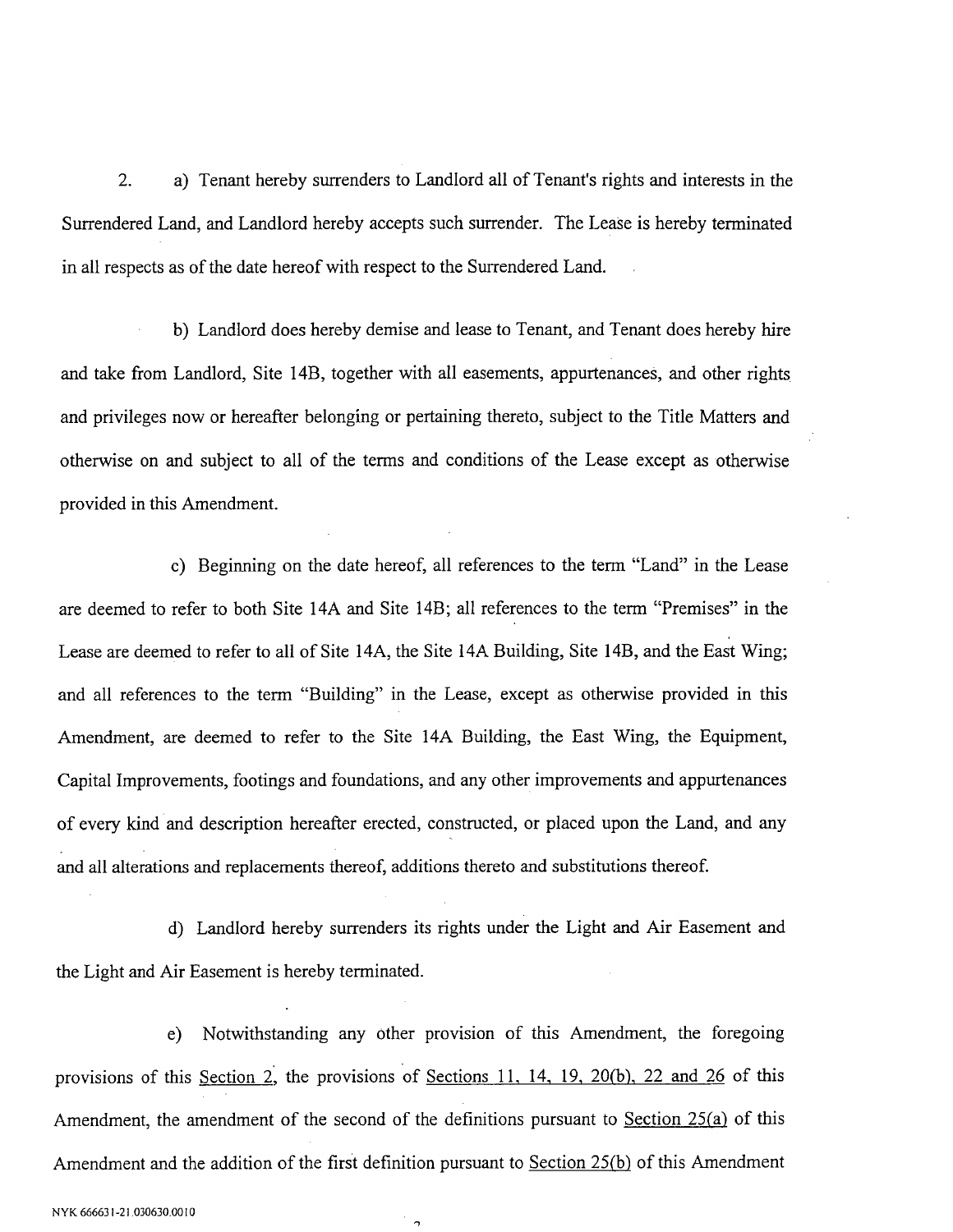do not take effect unless and until Tenant begins, in addition to the Initial Work (as hereinafter defined), foundations for, and other construction of*,* the East Wing prior to the Construction Commencement Date, as hereinafter defined, and if Tenant does not begin*,* in addition to the Initial Work, foundations for, and other construction of, the East Wing prior to the Construction Commencement Date*,* the foregoing provisions of this Section 2, the provisions of Sections 11, 14, 19, 20*(b), 22 and 26* of this Amendme*nt*, the amendment of the second of the definitions pursuant to Section 25*(a)* of this Amendment and the addition of the first definition pursuant to Section 25*(b)* of this Amendment and the provisions of Sections 3*(b), 12, 13, 16* and 20*(a)* of this Amendment shall have no force or effect.

3. a) Exhibit C to the Lease does not apply to the East Wing.

b) Beginning on the date hereof, references to "Title Matters" herein and in the Lease are deemed to refer to those matters affecting title to the Land as set forth in Schedule 2 attached hereto.

4. The term "Construction Commencement Date"*,* as used with respect to construction of the East Wing*,* shall mean the date, as such date may be extended for Unavoidable Delays, which is twelve (12) months from the date hereof. Notwithstanding any other provision of the Lease or this Amendme*nt*, the failure by Tenan\_ to begin, in addition to the Initial Work, foundations for, and other construction of, the East Wing prior to the Construction Commencement Date will not constitute an Eve*nt* of Default under Section 27.1 of the Lease.

5. With respect to construction of the East Wing*,* the term "Design Fees" shall mean costs incurred by Tenant for the design of the East Wing in accordance with the Lease, including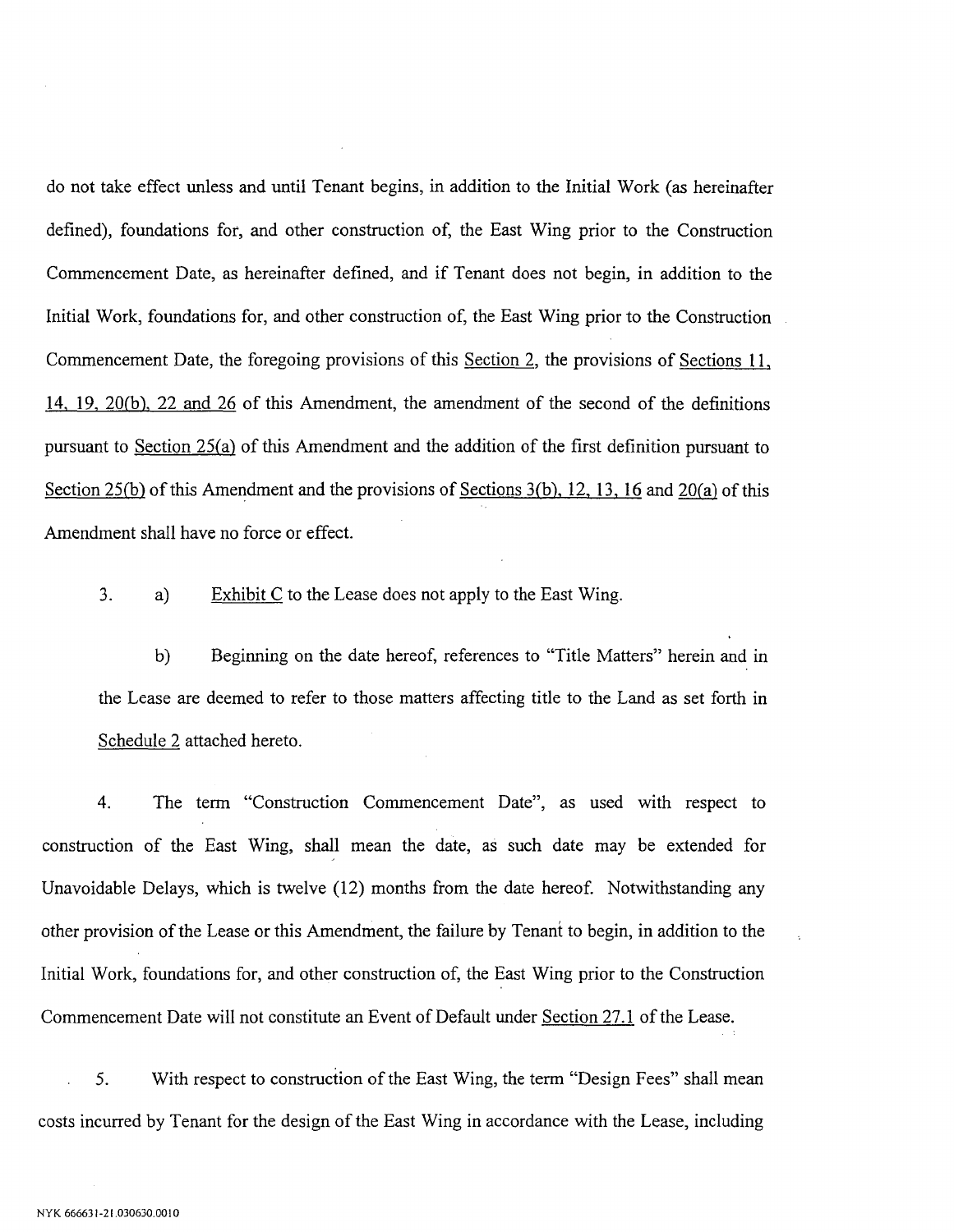such costs payable by Tenant for fees and charges of Tenant's architects, engineers and other design professionals.

6. Landlord and Tenant acknowledge that references to "South Park" in the *L*ease refer to Robert F. Wagner Jr. Park.

7. *T*enant hereby surrenders its rights under the Lease to lease the Optioned Land*,* other than the portion of the Optioned Land included in Site 14B and leased by Landlord to Tenant as provided in Section 2 hereof, and Tenant's option under the *L*ease to lease the Optioned *L*and is hereby terminated. To this end, Section 2.2 of the *L*ease is hereby deleted in its entirety, and all references in the Lease to the Optioned *L*and and the option under Section 2.2 of the *L*ease are deleted from the Lease.

8. Notwithstanding the third sentence of Section 5.1*(a)* of the Lease, Tenaflt, after beginning, in addition to the Initial Work, foundations for*,* and other construction of, the East Wing and before Substantial Completion of the East Wing, shall apply to the appropriate authorities for, and obtain, a single, separate tax lot with respect to Site 14A and Site 14B combined, and Landlord shall cooperate with Tenant in connection therewith.

9. Section 8.1 (a)(ii)(A) of the Lease is hereby amended by replacing "twenty million dollars (\$20,000,000.00)" with "twenty five million dollars (\$25,000,000.00)".

10. *L*andlord and Tenant acknowledge that all of the obligations under Article 12 of the Lease have been performed in accordance with the terms of the Lease, and Article 12 Of the Lease and all references in the Lease to said Article 12 are hereby deleted.

11. Article 13 of the Lease is hereby deleted.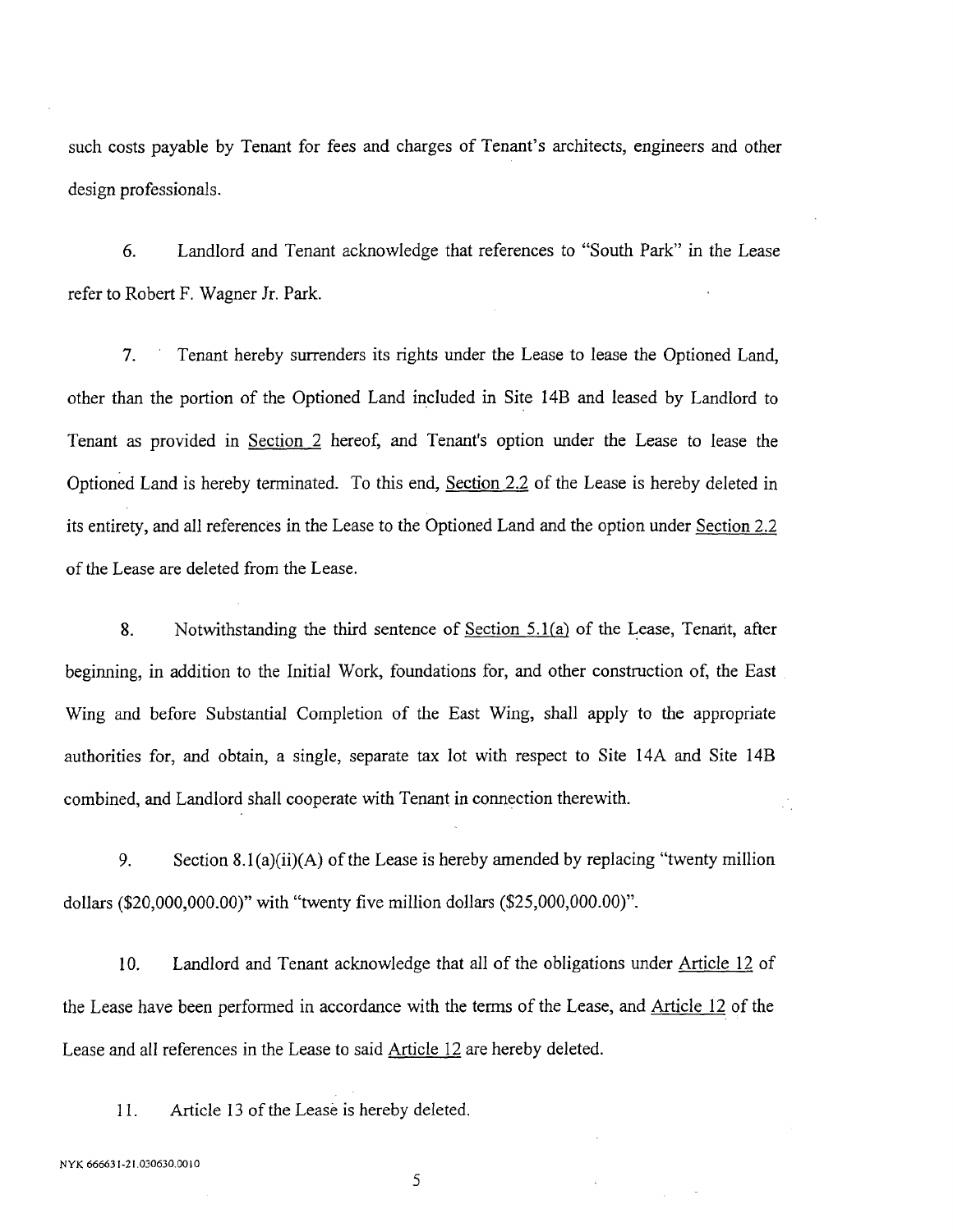12. Tenant shall have the right t**o** construct the East Wing in the locati**o**n shown on Schedule 1. *T*he East Wing shall not exceed eighty-five (85) feet in height and eighty-five thousand (85,000) square feet in area, provided that Tenant may, at its option after *C*ompletion of the East Wing, add one (1) story or two (2) stories to the East Wing, provided further tha*t* the gross area of any such addition shall in no event exceed thirty-two thousand (32,000) gross square feet in total and the design and construction of any such addition must comply with all requirements set forth in Article 16 of the Lease (Changes, Alterations and Additions), except that Tenant need not pay to Landlord any fees and expenses for *L*andlord to review the plans and specifications for any such addition to the East Wing.

13. Article 14 of the *L*ease will apply to the construc*t*ion of the East Wing, except as modified by the following:

a) Where appropriate, all references to the "Building" shall be deleted and replaced with references to the "East Wing" and all references to the Construction Documents shall be deleted and replaced with references to the "East Wing Construction Documents".

b) Except for the Initial Work, Tenant shall not begin foundations for, or other construction of, the East Wing until, in addition to the applicable conditions set forth in Section 14.1*(a),* (aa) and *(b),* the Chairman of Tenant's Board of Trustees executes, acknowledges and delivers to Landlord a statement in the form attached hereto as Schedule 3 certifying that the Pledges and Commitments are sufficient to pay the anticipated costs for construction of all core and shell portions of the East Wing (the "Eas*t* Wing *A*n*t***ic**ipa*t*ed *C***o**s*t*s") as of the date of such statement. It is intended that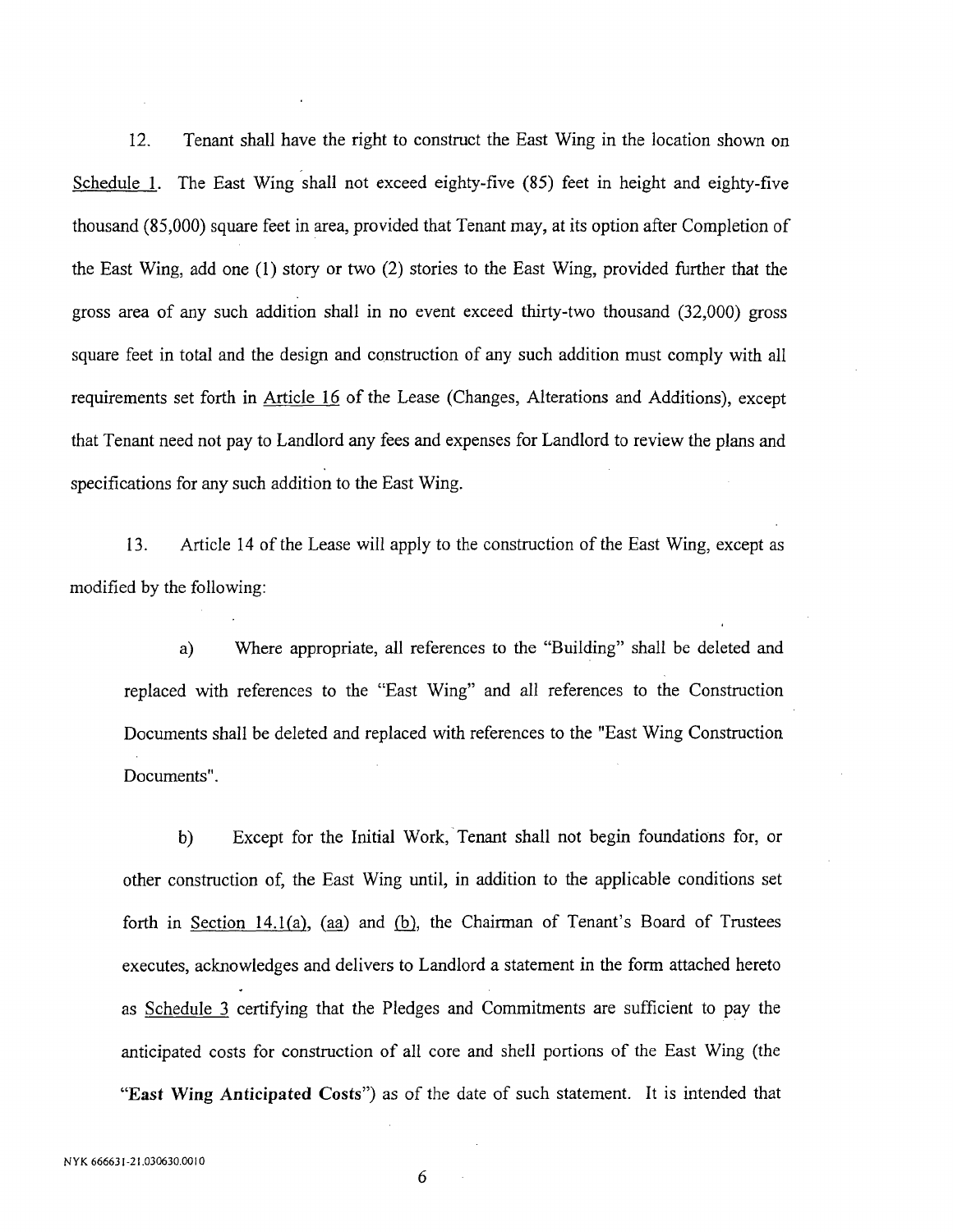East Wing Anticipated Costs do n**o**t include c**o**sts for usual museum fit-up or costs for Equipment and furnishings for operation of the East Wing for Museum Uses*,* but do include, without limitation, the following: (i) all "hard costs" (as that phrase is customarily defined in the construction industry) payable by Tenant for construction of all core and shell portions of the East Wing in*c*luding, without limitation*,* all costs and expenses of materials incorporated into the core and shell portions of the East Wing; (ii) all costs of permits for construction of all core and shell portions of the East Wing and insurance and testing during construction of all core and shell portions of the East Wing; and (iii) all Design Fees with respect to construction of all core and shell portions of the East Wing*.* As used herein, the term "Pledges and Commitments" means the sum of  $(v)$  cash and the investments equivalent to cash available to Tenant and  $(z)$  the commitments of governmental entities for funding and the enforceable commitmerits of non-government contributors under written pledges*,* which cash*,* investments*,* and commitments shall be sufficient to assure the timely payment of the East Wing Anticipated Costs. Construction of the core and shell portions of the East Wing includes all of the items listed in, and the estimated East Wing Anticipated Costs as of the date hereof are set forth on, Schedule 4 attached hereto.

c) No later than the date of delivery to Landlord of the statement described in Section 13(b) of this Amendment, Tenant shall submit to Landlord evidence in writing that prior to the date of said statement, the Contract from The City of New York to Tenant dated as of November 1, 2001 (the "N.Y. City Contract") has been fully executed and registered with the Comptroller of The City of New York as a contract of The City of New York. Simultaneously with the delivery to Landlord of the statement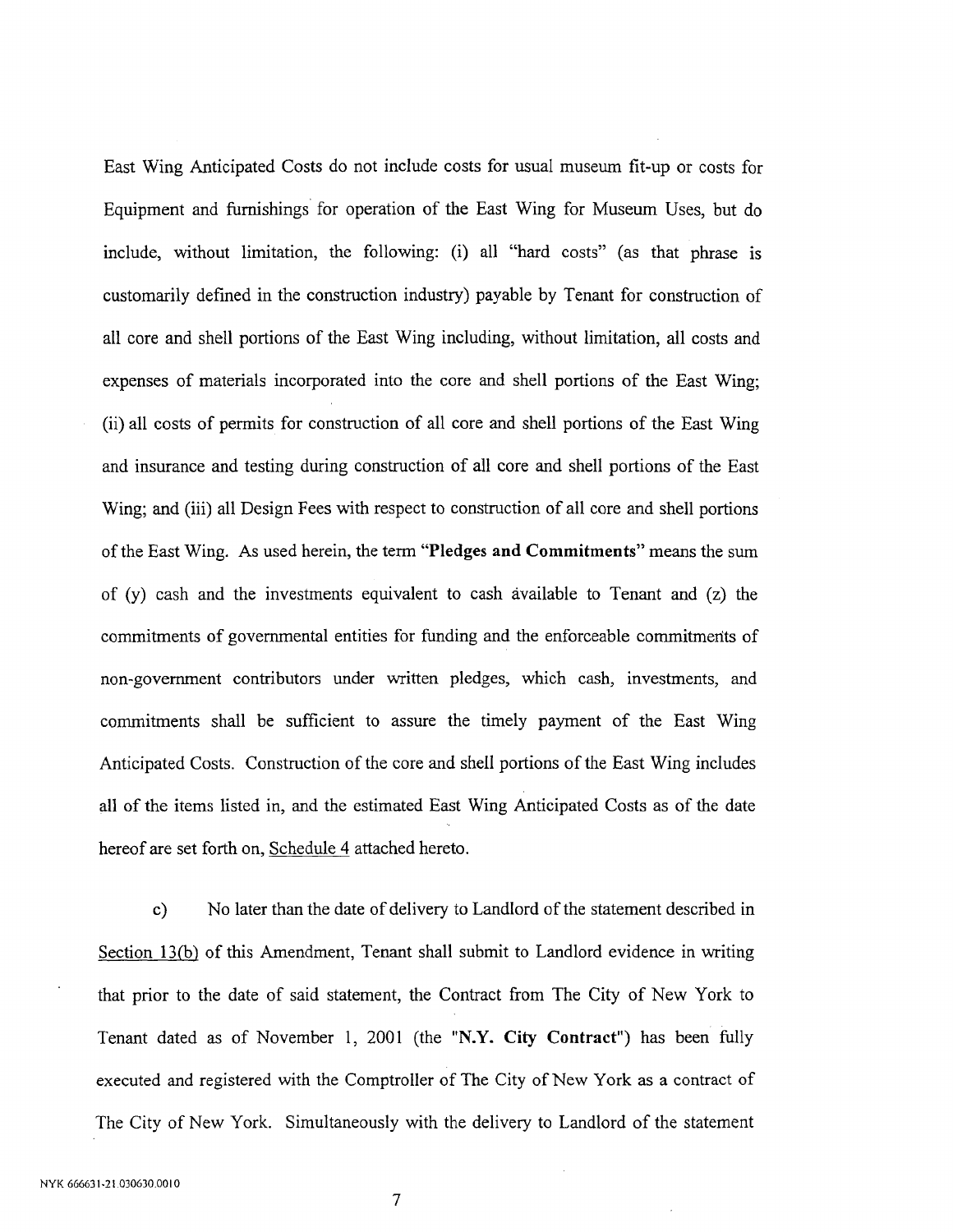described in Section 13*(b)* of this Amendment, Tenant shall submit t**o** Landlord (i) a listing of all of the items included in all core and shell portions of the East Wing that, as of the date of said statement, differ from the items listed in Schedule 4 hereof, and a listing, as of the date of said statement, of any changes in the then anticipated East Wing Anticipated Costs compared to the estimates thereof set forth on Schedule 4 hereof, including changes resulting from Tenant obtaining bids from prospective trade contractors or from other information applicable to such Costs and from estimates of such Costs, as of the date of said statement, provided to Tenant by qualified cost estimators, such as Barney Skanska Inc. and Hanscomb Inc. which firms prepared and provided to Tenant prior to the date hereof estimates of all East Wing Anticipated Costs, such estimates having been provided by Tenant to Landlord prior to the date hereof, and (ii) other documentation, all in form and substance reas**o**nably satisfactory to Landlord, identifying the amount of all East Wing Anticipated Costs.

d) References to Tenant depositing funds into the Trust Account are hereby deleted and Tenant's rights as set forth in Article 14 are not conditioned on Tenant making such deposits.

e) Section 14.1(b)(ii) and (v) and 14.1(c) does not apply to construction of the East Wing.

f) Section 14.2(a), (b), (c) and (d) does not apply to construction of the East Wing. Section 14.2 is amended as follows:

> *T*enant has submitted to Landlord and Landlord has approved final contract plans and specifications for the East Wing prepared by the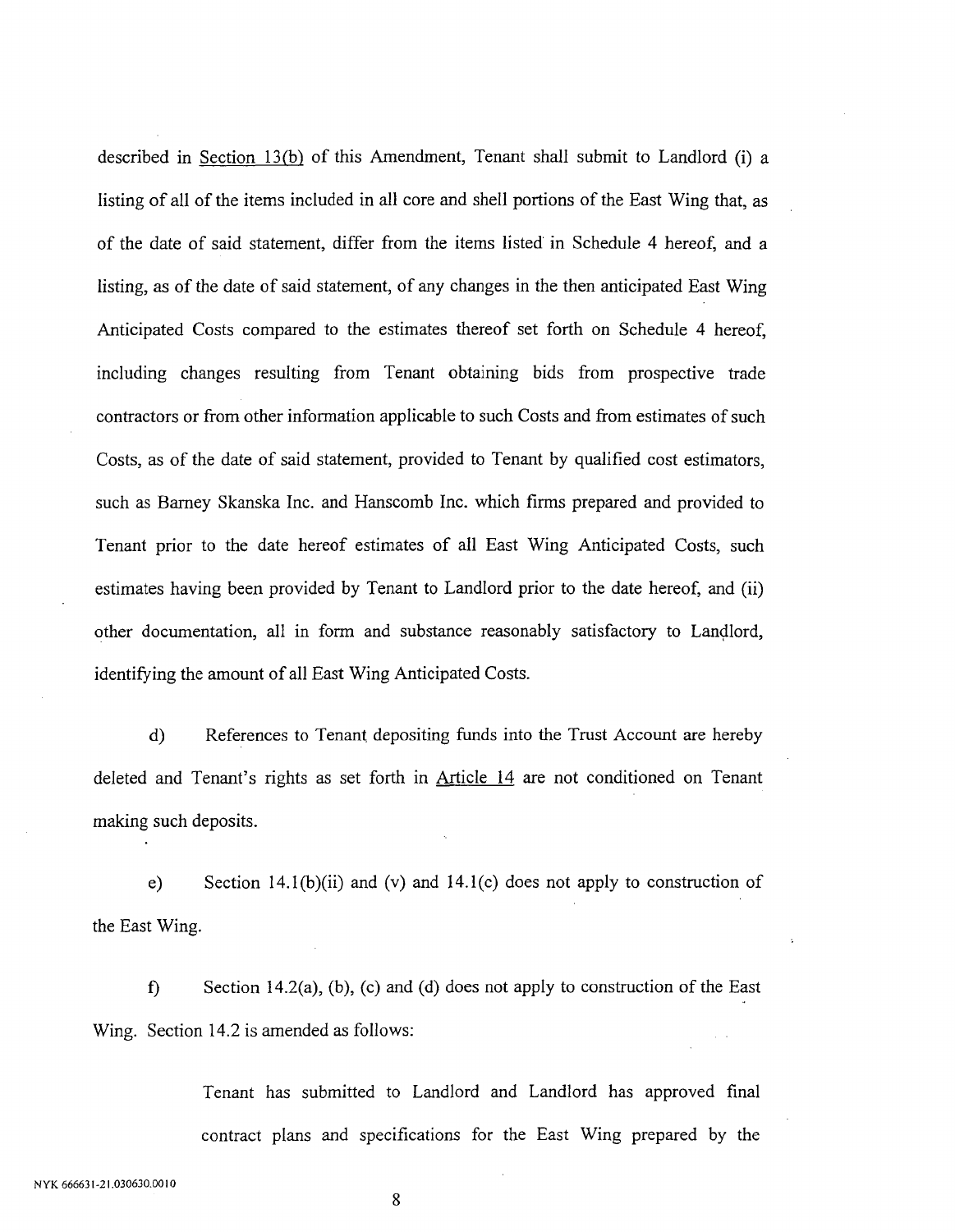Architect. Schedule 5 to this Amendment lists and identifies such final contract plans and specifications by date, title and any other like descriptive information. Such final contract plans and specifications, as the same may be changed from time to time by Tenant, to the extent such changes are approved by Landlord as hereinafter provided*,* are hereinafter referred to as the "East Wing *C*onstr**uc**tion **D**o**cu**ments".

g) Section 14.2*(i)* is not to be applied to prohibit Tenant from adding one (1) story or two (2) stories to the East Wing, subject to all other provisions and requirements under the Lease. Section 14.2*(i)* is deemed not to be violated by any of the following amendments to the Zoning Resolution or by any application or other filing by Tenant with respect to such amendments: '

(i) allowing the eastern mandatory front building wall of the East Wing to be located within 30 feet from the eastern mandatory front building wall line and allowing the southern mandatory fro*nt* building wall of the East Wing to be reduced in length up to 30 feet along the southern mandatory fro*nt* building wall line;

(ii) increasing the width of the allowable curb cut on First Place from 20 to 24 feet; and

(iii) eliminating the arcade requirement on the westward extension of the Battery Place northe*rn* street line.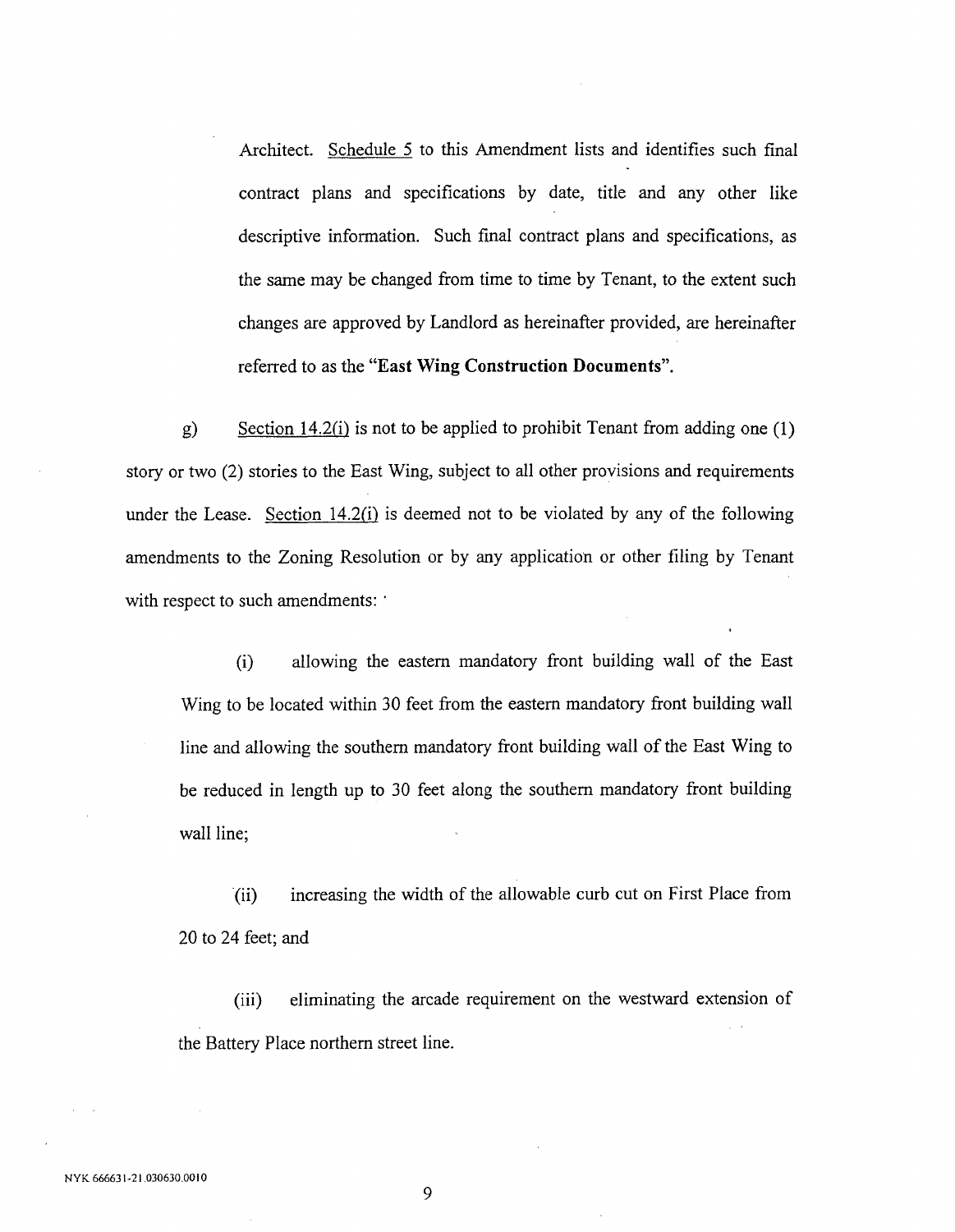h) The Design Guidelines do n**o**t apply to construction of the East Wing. Section 14.2(m) does not apply to construction of the East Wing. Landlord acknowledges that Tenant's award prior to the date hereof of a trade contract for the Initial Work and a trade contract for foundation work for the East Wing, and Tenant's commencement and prosecution of the Initial Work prior to the date hereof, are not violations of Tenant's obligations under the Lease as hereby amended; and Tenant is permitted to award any other trade contract to any specific trade contractor at any time.

i) The introduction to Section 14.3(a) is hereby amended to state as follows:

*C*ommencing upon execution of this Amendment, Tenant shall provide, or cause to be provided, and thereafter shall keep in full force and effect, or cause to be kept in full force and effect with respect to the Premises, until Completion of the East Wing, the following:

j) Section 14.3(a)(i) is hereby amended by replacing "twenty million dollars (\$20,000,000.00)" with "twenty five million dollars (\$25,000,000.00)".

k) The number sixty  $(60)$  in the second sentence of Section 14.4 is hereby replaced with the number thirty-six (36).

1) Section 14.6(b) does not apply in the case of any Construction Agreement for the East Wing. No Construction Agreement for the East Wing shall be subject to approval by Landlord so long as such Construction Agreement requires that all work thereunder conform to the East Wing Construction Documentsl If Landlord at any time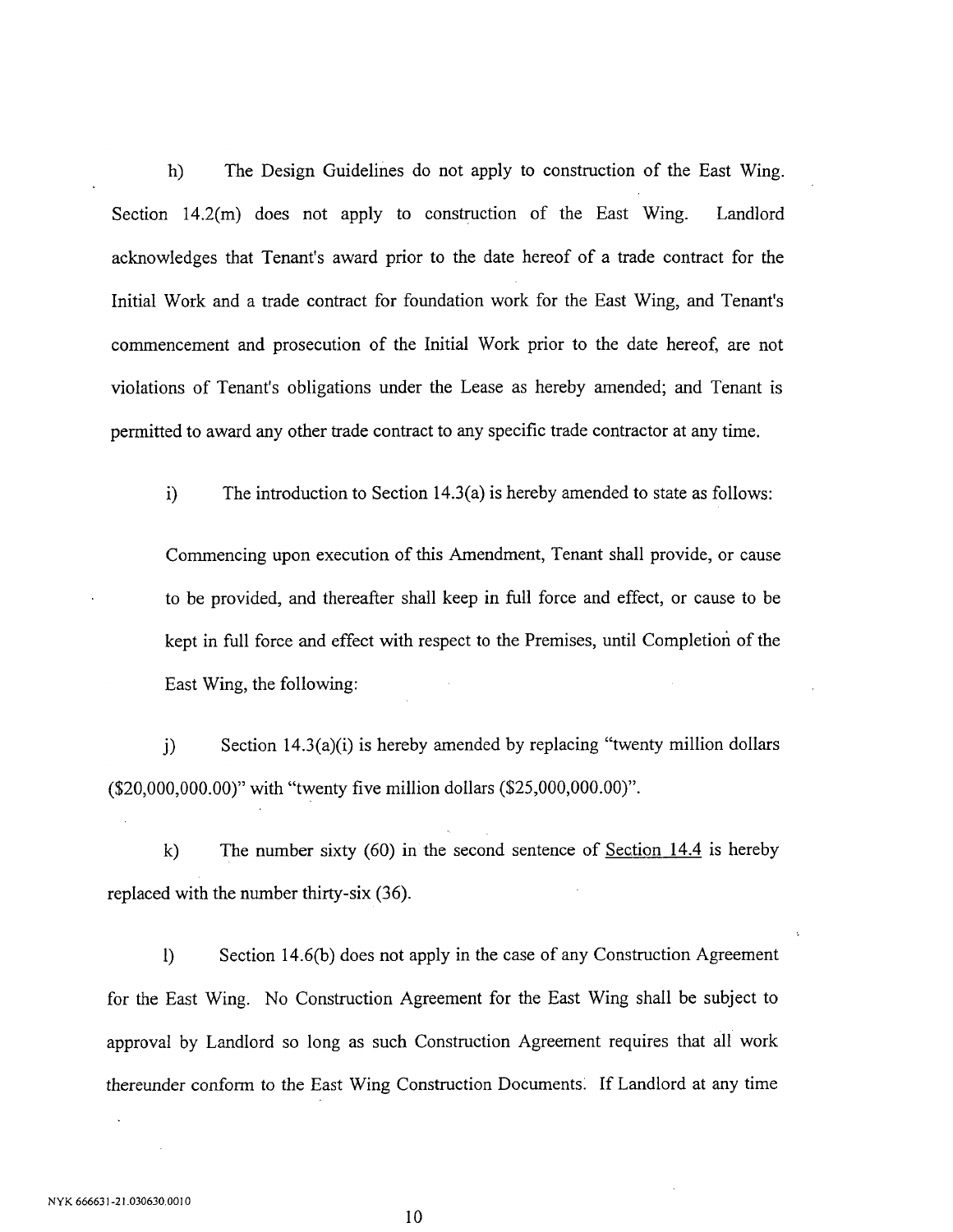or from time to time requests, Tenant shall, notwithstanding the foregoing, submit any Construction Agreement for the East Wing to Landlord for Landlord's review.

14. The next to the last sentence of Section 17.1, the last sentence of Section 17.4*(d)* \_dSections 21.1 and 21.2 of the Lease apply to Site 14B*,* except that the date of execution of is Amendment shall replace references therein to the "date of execution of this Lease," and \_cept that none of the exceptions set forth in such provisions of the Lease will apply to any azardous Materials existing on or under Site 14B as a result of Tenant's conduct at any time.

15. Landlord and Tenant acknowledge that the Tenant Civic Facilities described in ection 29.1*(b)(i)* through *(v)* of the Lease have been completed and that the Landlord Civic acilities described in Section 29.1 (c) of the Lease pertaining to Site 14A have been completed.

16. Article 29 of the Lease applies to Site 14B except for the following modifications:

a) The improvements in the Project Area to be performed by Landlord and without cost to Tenant with respect to Site 14B consist of installation and maintenance by Landlord of street lighting and landscaping determined by Landlord to be appropriate for or serving Site 14B, including landscaping in the area between the eastern boundary of Site 14B and Battery Place and other open space, whether or not such landscaping is on or not on the Land. The improvements described above in this Section 16*(a)* and those, if any, performed by Landlord pursuant to Section 16*(b)* hereof are to be considered part of Landlord's Civic Facilities for all purp**o**ses under the Lease.

b) Landlord and *T*enant acknowledge that demapping by New York City and closing of First Place, adjacent to the northern boundary of Site 14, is desirable for each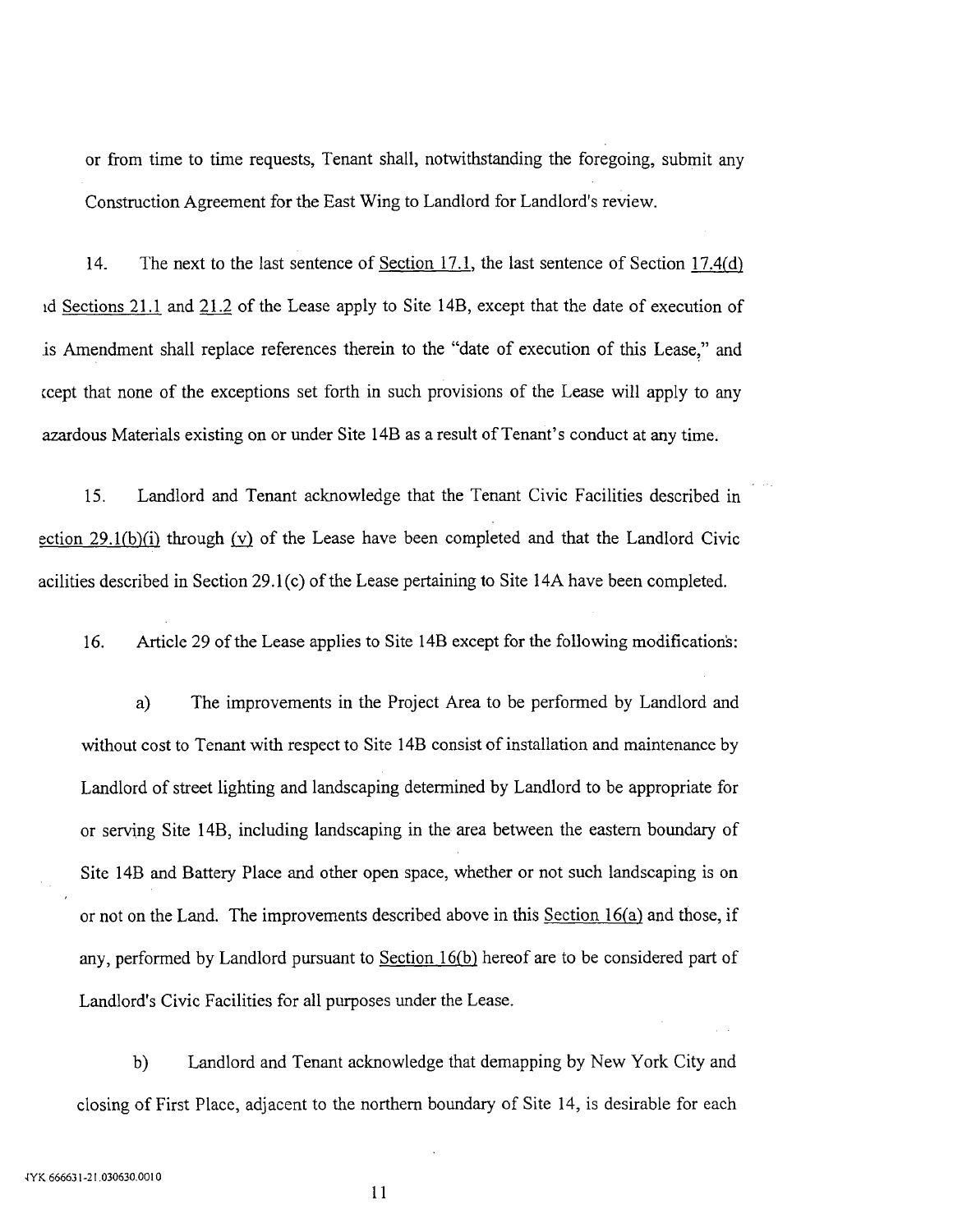of them. Landlord will seek in good faith to obtain approval by New York City for said demapping and closing. Landlord, upon obtaining such approval, shall proceed with such closing and with landscaping and other improvements related to such closing, provided that Landlord has available sufficient funds to pay the costs of such closing, landscaping and other improvements. Any such closing, landscaping and other improvements may not materially interfere with access by Tenant and its visitors to or from the Site 14A Building or the East Wing.

c) Sections 29.1, 29.2 and 29.4(a), (b) and (c) and  $Exhibit F$  of the Lease do not apply to Site 14B.

d) Section 29.3(ii) is amended as follows with respect to Site 14B:

The obligation of Landlord to perform Maintenance Obligations ahd any of its other obligations under Article 29 of the Lease is expressly conditioned upon Tenant's compliance with Tenant's obligations under Sections 29.5 and 29.5B. Maintenance Obligations on the part of Landlord in respect of any portion of Landlord's Civic Facilities described in Section 16*(a)* of this Amendment or any of Landlord's Civic Facilities performed by Landlord pursuant to Section 16*(b)* of this Amendment shall terminate on the date on which the appropriate utility company or The City of New York, as the case may be, begins to perform such Maintenance Obligations.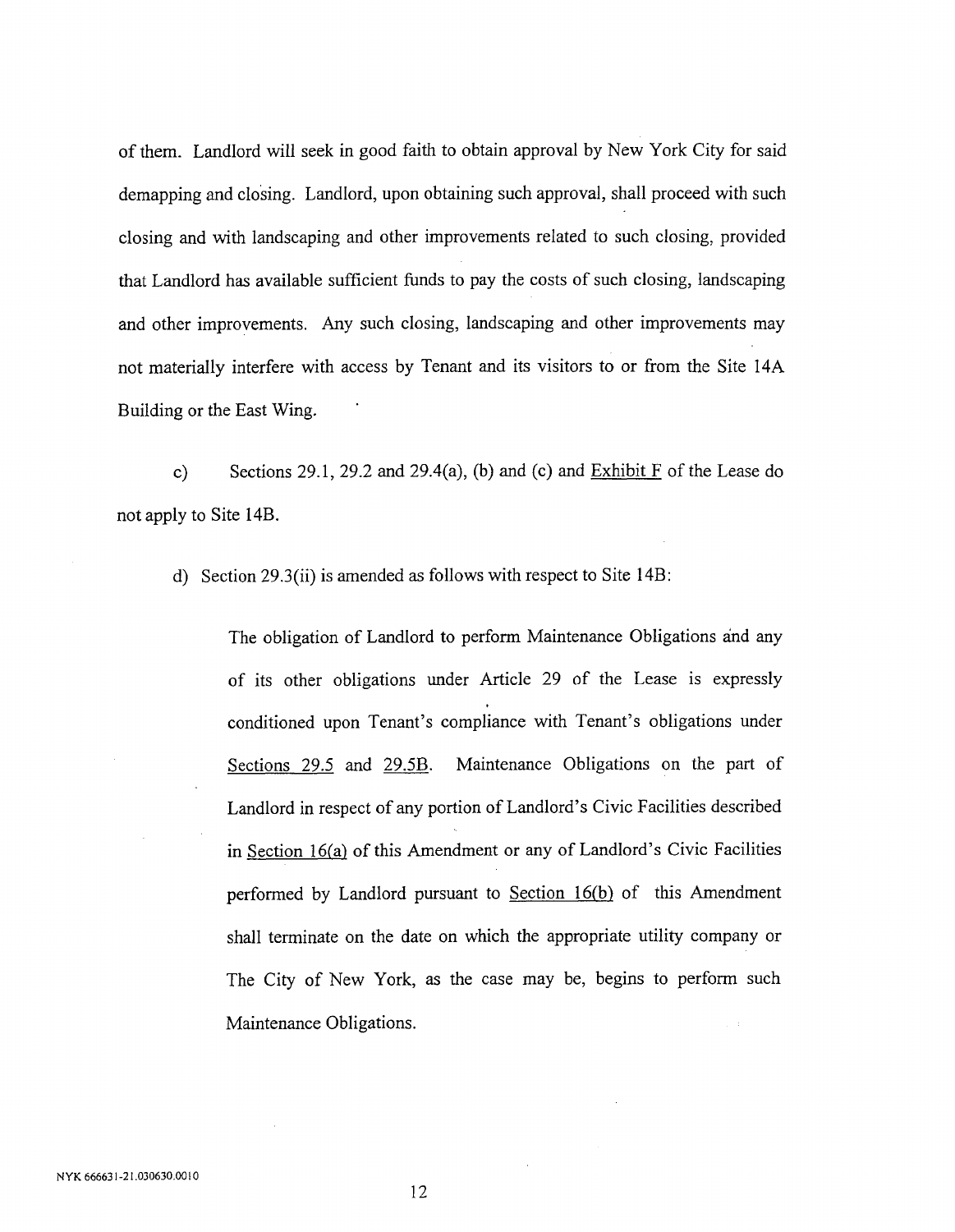e) Secti**o**n 29.4(d) is amended as follows with respect to Site 14B:

In the event Landlord shall fail to perform Landlord's Maintenance Obligations with respect to Landlord's Civic Facilities described in Section 16*(a)* of this Amendment or performed by Landlord pursuant to Section 16*(b)* of this Amendment, Landlord shall incur no penalty or liability and Tenant shall have no remedies or rights other than specific performance and injunctive relief to the extent available under applicable law, it being agreed by the parties that Landlord's failure to perform such Landlord's Maintenance Obligations shall not be deemed a failure by Landlord to perform a substantial obligation on Landlord's part to be performed under this Lease.

f'*)* Section 29.5, as amended under Section 17 hereof, applies with respect to Site 14A. Section 29.5(c) and (d) applies with respect to Site 14B, and Section 29.5(a) and (b) does not apply with respect to Site 14B. A new Section 29.5B is added to the Lease as set forth below; it applies With respect to Site 14B and does not apply with respect to Site 14A*.*

## Section 29.5B

*T*enant, for each Lease Year or portion thereof commencing on the date on\_ which a temporary Certificate of Occupancy is issued for the Site 14B Building (the "Ini**t**ial Si**t**e 14B Oc**cu**pancy Da**t**e") and ending on the last day of the Term, shall pay to Landlord an annual sum (the "Site 14B Civi**c** Fa**c**ilities Payment"), determined as follows: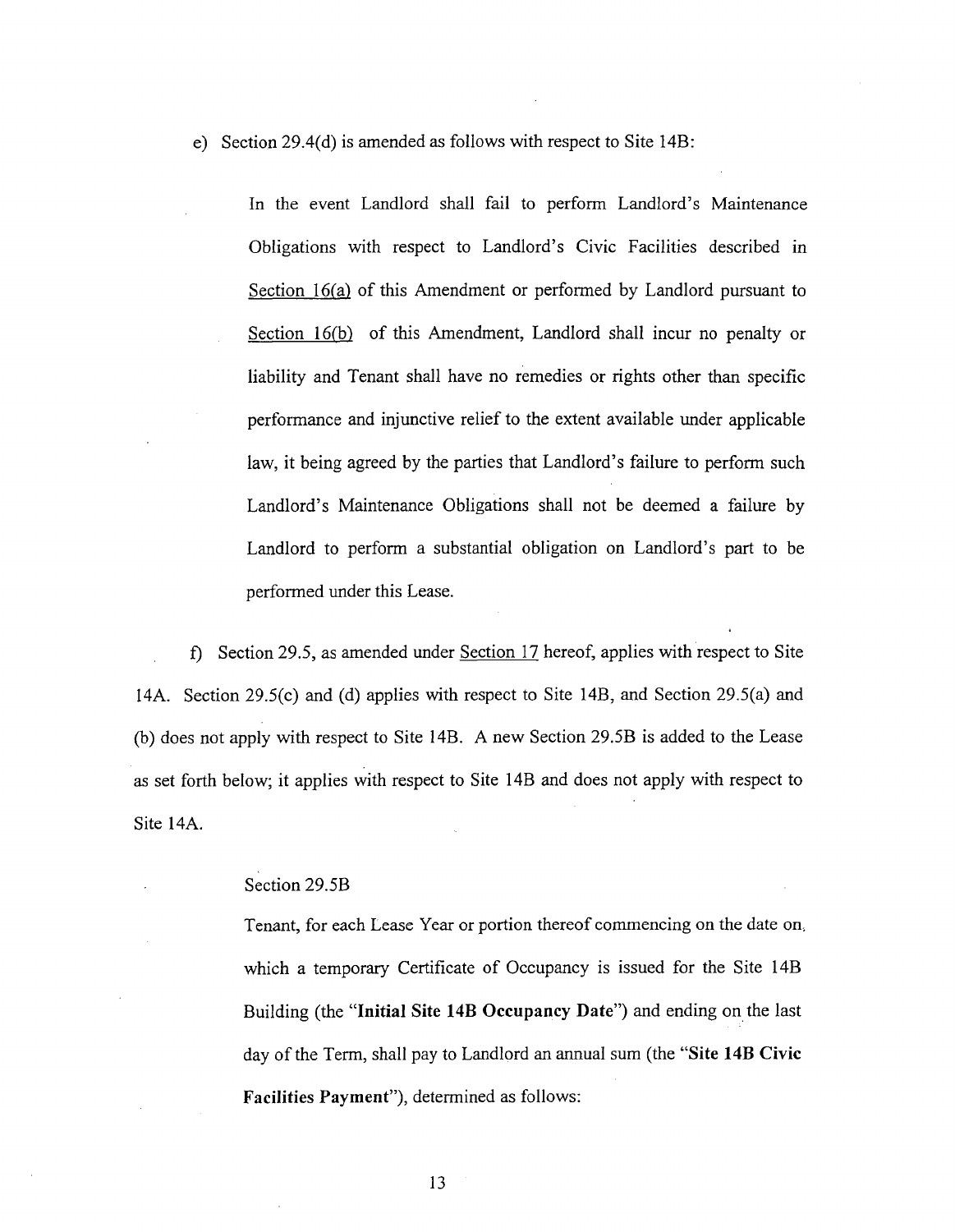(i) f**o**r the peri**o**d c**o**mmencing **o**n the Initial Site 14B Occupancy Date and ending on the last day **o**f the Lease Year in which the Initial Site 14B Occupancy Date **o**ccurs, an am**o**unt equal t**o** the pr**o**duct **o**f (y) the sum calculated under Section 29.*5(a)* **o**f the Lease with respect t**o** Site 14A f**o**r the Lease Year in which the Initial Site 14B Occupancy Date **o**ccurs, adjusted, h**o**wever, t**o** reflect the gr**o**ss square feet **o**f fl**oo**r area in the East Wing rather than in the Site 14A Building, multiplied by (z) a fracti**o**n the numerat**o**r **o**f which is the number **o**f days between the Initial Site 14B Occupancy Date and the last day **o**f the Lease Year in which the Initial Site 1*4*B Occupancy Date **o**ccurs and the den**o**minat**o**r of which is three hundred sixty-five (3*6*5); and

(ii) for the next succeeding Lease Year and for each Lease Year thereafter, an amount equal to the sum of the Site 14B Civic Facilities Payment for the previous .Lease Year, without adjustment thereof for any multiplication by the fraction described above in Section 29.5B*(i)(z),* plus the product of (y) the Site 14B Civic Facilities Payment for the previous Lease Year, without adjustment thereof for any multiplication by the fraction described above in Section 29.5B*(i)(z),* multiplied by (z) zero, or if greater than zero, a fraction the numerator of which is the increase, if any, of the Consumer Price Index between the first day of the previous Lease Year and the last day of the previous Lease Year and the denominator of which is the Consumer Price Index for the first day of the previous Lease Year.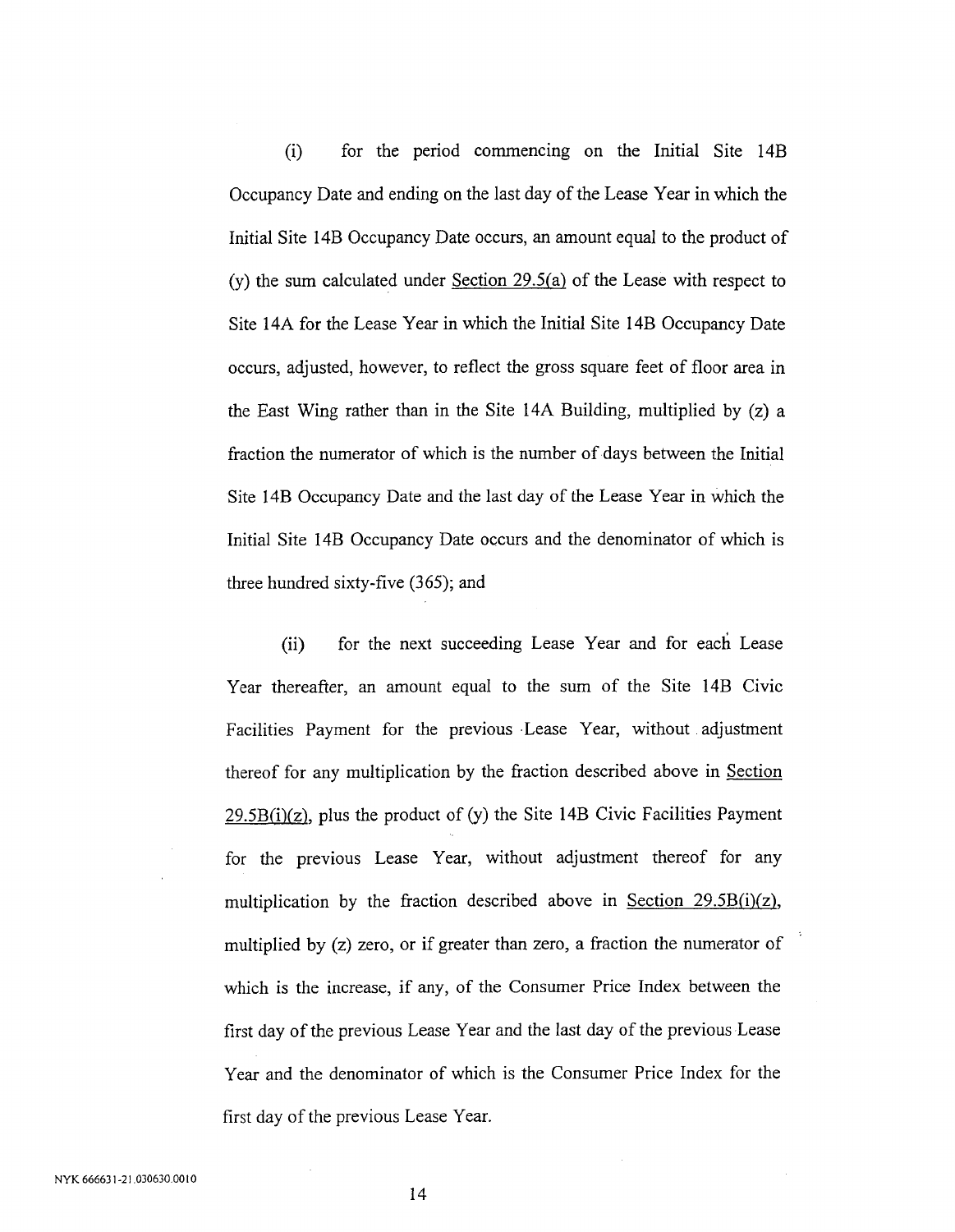Tenant shall pay to Landlord the Site 14B Civic Facilities Payment due in respect of each Lease Year in equal monthly installments payable in advance on the first (1st) day of each month that occurs within such *L*ease Year. The Site 14B Civic Facilities Payments are to be included as part of Civic Facilities Payment(s) for all purposes under the Lease.

17. With respect to Site 14A, Section 29.5 of the Lease is amended as follows:

a) Section 29.5(a)(iii)*,* (iv) and (v), together with the last two paragraphs of Section 29.5(a), are hereby deleted in their entirety and replaced with the following Section 29.5(a)(iii) and (iv) and final paragraph of Section 29.5(a):

(iii) for each of the next three (3) *L*ease Years, an amount equal to the product derived by multiplying thirty-five cents (\$0.35) by the gross square feet of floor area in the Building; and

(iv) for the sixth Lease Year and for each Lease Year thereafter, an amount equal to the sum of the Civic Facilities Payment for the previous Lease Year plus the product of (y) the Civic Facilities Payment for the previous Lease Year multiplied by (z) zero, or if greater than zero, a fraction the numerator of which is the increase, if any, of the Consumer Price Index between the first day of the previous Lease Year and the last day of the previous Lease Year and the' denominator of which is the Consumer Price Index for the first day of the previous Lease Year.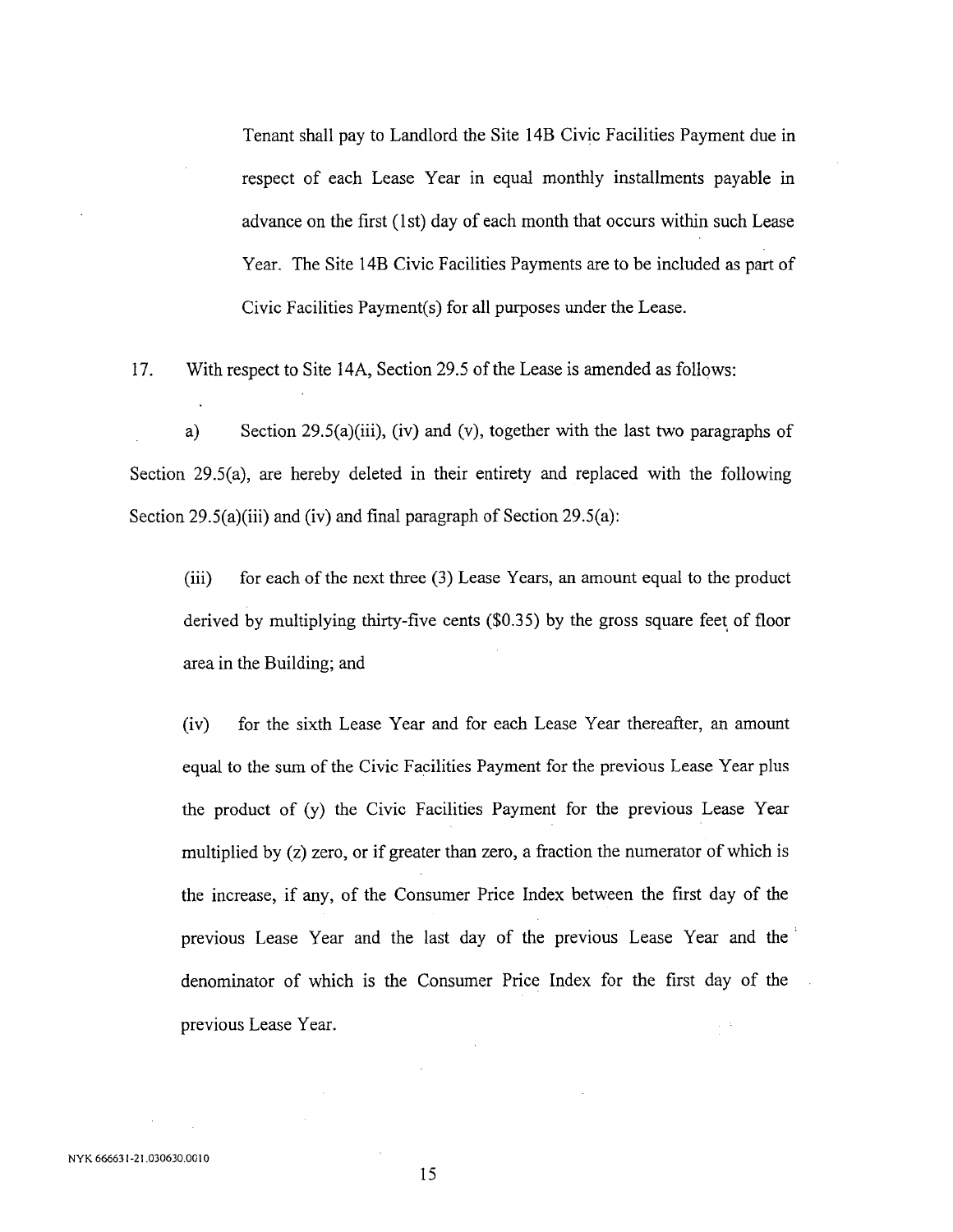Tenant shall pay to Landlord the Civic Facilities Payment due in respect of each Lease Year in equal monthly installments payable in advance on the first (1st) day of each month that occurs within such Lease Year.

b) Section 29.5(b) is hereby deleted.

c) Section 29.5(d) is amended by deleting from the first sentence thereof the words "Subject to the applicable covenants of Landlord's General Bond Resolution and Series Resolution*,* both adopted May 5, 1972,".

18. Tenant will endeavor to continue its policy of co-sponsoring educational and *:*ural events with community organizations and of encouraging participation in such events, the use of the Premises in connection with such events by residents of Battery Park City and tors to lower Manhattan. Tenant shall deliver to Landlord as soon as practicable after the end each Quarterly Period, but in no event later than thirty (30) days thereafter, a written report of h activities to Landlord.

19. Tenant, in consultation with Landlord, shall from time to time propose security as and access plans with respect to Site 14B. Such plans shall be satisfactory to Landlord in respects. Subject to the preceding sentence*,* the parties will cooperate with each other with \_ect to implementation of such plans*,* taking into consideration the fact that Tenant has urity concerns due to its high profile nature and taking into consideration Landlord's concerns o the parks and other public spaces in the vicinity of the Land.

20. a) Landlord shall retain all rights to use, develop, sell, or otherwise transfer permitted Floor Area on Site 14 in excess of the aggregate Floor Area of the Site 14A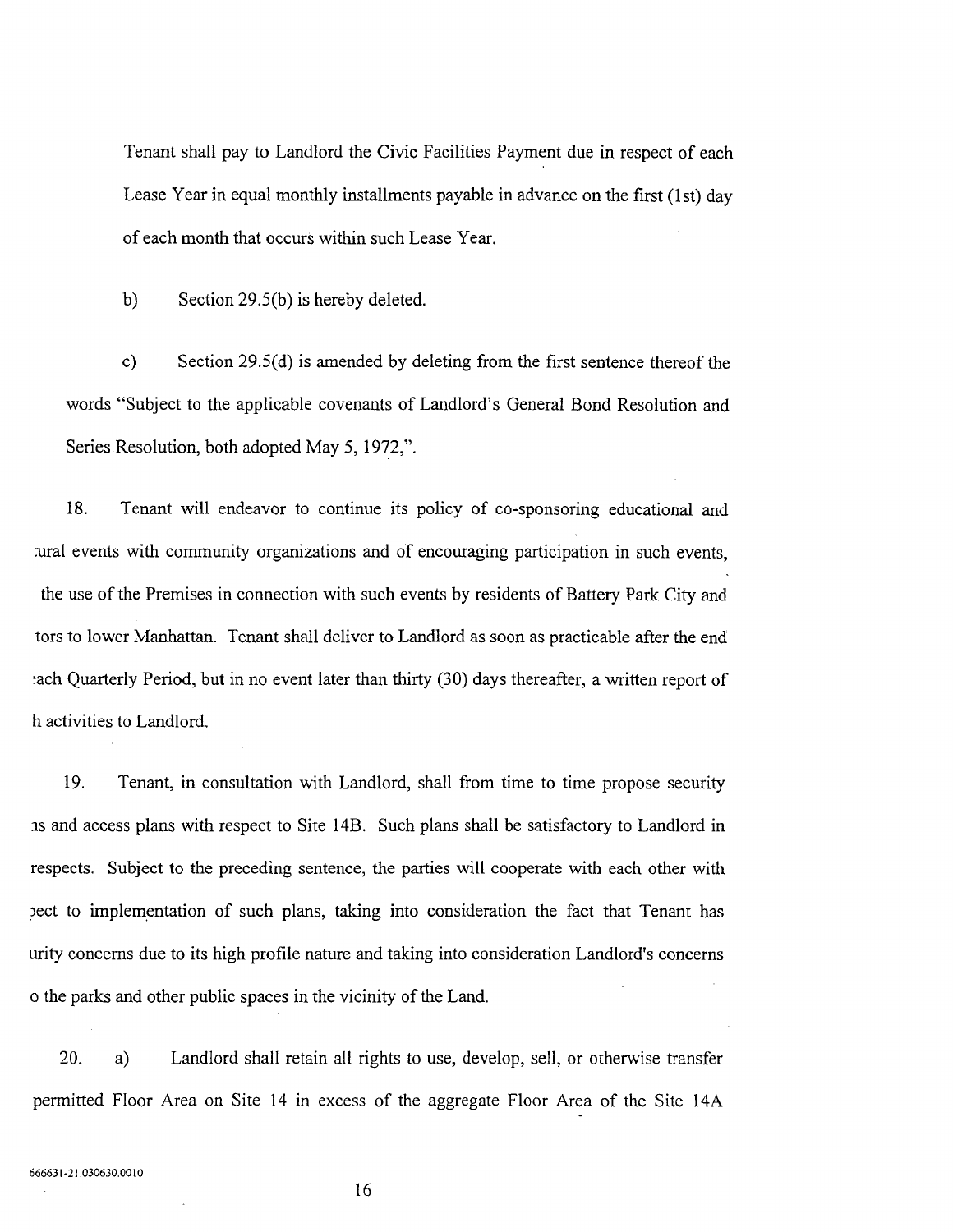Building and the East Wing, which development rights may be used by Landlord in its sole discretion, provided, however, that Landlord will not develop any Floor Area on any portion of Site 14 not leased to Tenant.

b) Notwithstanding Section 20(a) above, Tenant shall maintain such development rights as may be necessary to allow for the addition to the East Wing of one (1) story or two (2) stories, the gross area of which shall in no event exceed thirty-two thousand (32,000) gross square feet in total.

21. Section 43.3 of the Lease and Exhibit G to the Lease are hereby deleted. Tenant shall, and shall cause each of its agents, contractors, and subcontractors to, promptly and diligently carry out its obligations in accordance with the terms of any affirmative action program developed by Landlord, as such affirmative action program may be amended or modified from time to time. The affirmative action program effective as of the date hereof is attached as Schedule 6 to this Amendment.

22. With respect to construction of the East Wing, Section 27.1(b) of the Lease is amended as follows:

> if Tenant begins foundations or other construction of the East Wing, in addition to the Initial Work, and any of the following occurs: (i) construction of the East Wing fails to proceed or fails to proceed continuously, with diligence and without ' interruption, as a result of Unavoidable Delay arising from the termination by The City of New York of the N.Y. City Contract based solely on the provisions of Section 17.1*(A)(3)* of said Contract, and any such failure or failures should continue for an aggregate of twenty-four (24) months or longer; or (ii) Substantial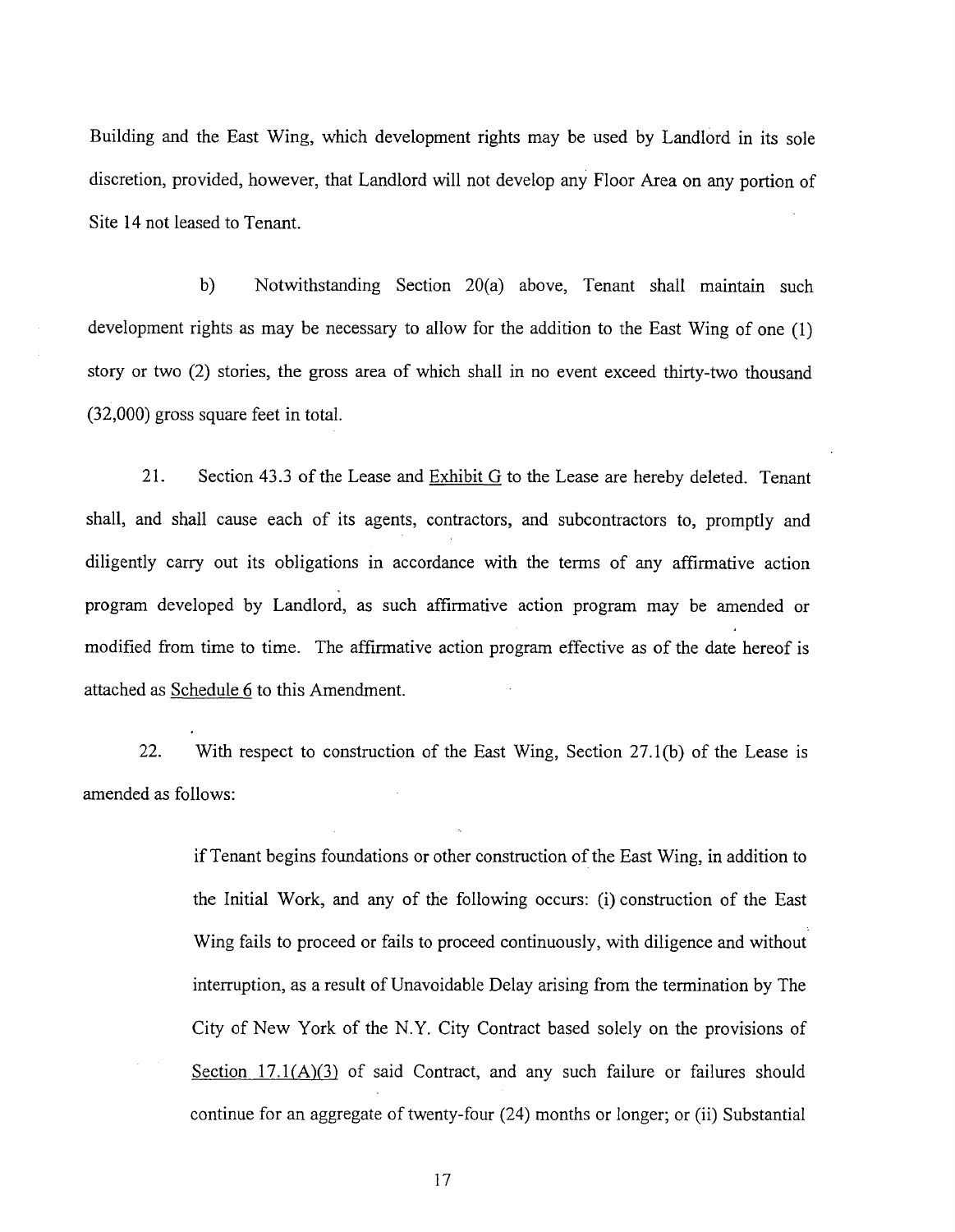Completion of the East Wing does not occur before the Scheduled Completion Date and such failure continues for ninety (90) days after notice from Landlord to *T*enant; or (iii) the date of Completion of the East Wing does not occur on or before (subject to Unavoidable Delays) twenty-four (24) months after Substantial Completion of the East Wing, and such failure shall continue for thirty (30) days after notice from Landlord to Tenant;

23. Section 28.1(a) of the Lease (Notices) is hereby deleted in its entirety and replaced with the following:

> (a) if by Landlord, by delivery or by mailing the same to *T*enant by registered or certified mail, postage prepaid, return receipt requested, addressed to Tenant at One Battery Park Plaza, New York, New York 10004-1484, Attention: Co-Chairman, with a copy thereof to Weil, Gotshal & Manges LLP, 767 Fifth Avenue, New York, New York 10153, Attention: J. Philip Rosen, Esq., or to such other address(s) and attorneys as Tenant may from time to time designate by notice given to Landlord as aforesaid; and

24. The last two (2) sentences of Article 42 of the Lease (Recording of Lease) are deleted from the *L*ease in their entirety.

25. a) With respect to construction of the East Wing, the following definitions in Article 1 of the *L*ease (Definitions) are hereby amended as follows: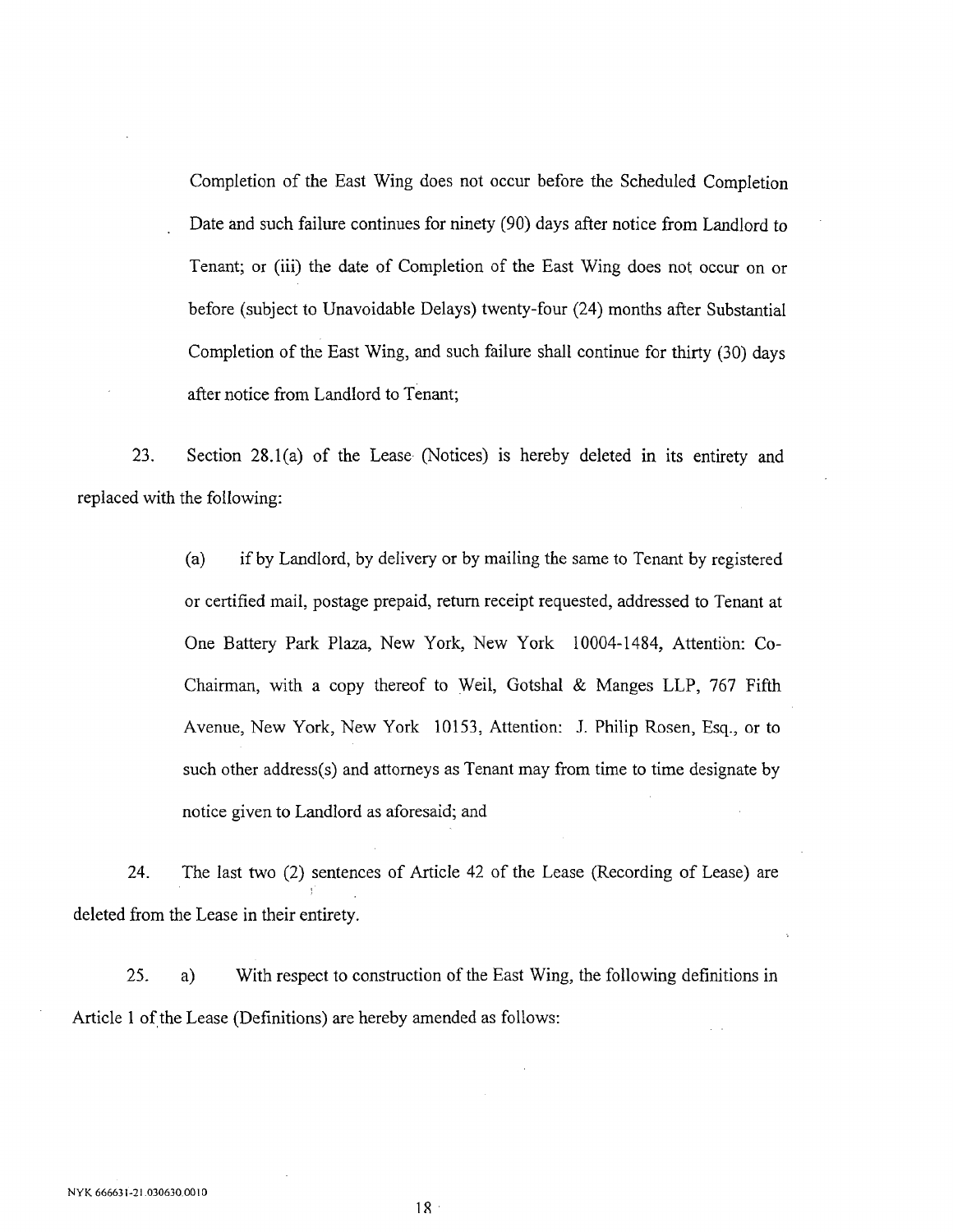"Architect" shall mean Kevin Roche John Dinkeloo and Associates, or any other archite*c*t chosen by Tenant and approved by Landlord, which approval shall not be unreasonably withheld.

"Unavoidable Dela*ys*" shall mean (i) with respe*c*t to Tenant or its obligations hereunder*,* delays in*c*urred by Tenant due to any cause beyond Tenant's reasonable *c*ontrol (but not in*c*luding Tenant's insolvency or financial condition, except including as a cause bey*o*nd Tena*n*t's reasonable control with respect to construction by Tenant on Site 14B, Tenant's finan*c*ial condition due to termination by The City of New York of the N.Y. City Contract based solely on the provisions of Section  $17.1(A)(3)$  of said Contract), and (ii) with respect to Landlord or its obligations hereunder, delays incurred by Landlord due to any cause beyond Landlord's reasonable control (but not including Landlord's insolvency or financial condition); in each case provided such party shall have notified the other party not later than fourteen (14) days after such party knows or should have known of the occurrence of same and the effects of which a p*ru*dent Person in the position of the party asserting such delay *c*ould not have reasonably prevented.

b) In addition to those defined terms added elsewhere in this Amendment, the following defined terms are hereby added to the Lease:

"Completion of the East Wing" shall mean the latest to oc*c*ur of (i) the issuance of a permanent Certificate or Certificates of Occupancy for the East Wing, (ii) the date on which all construction of the East *W*ing is completed, and (iii) the date on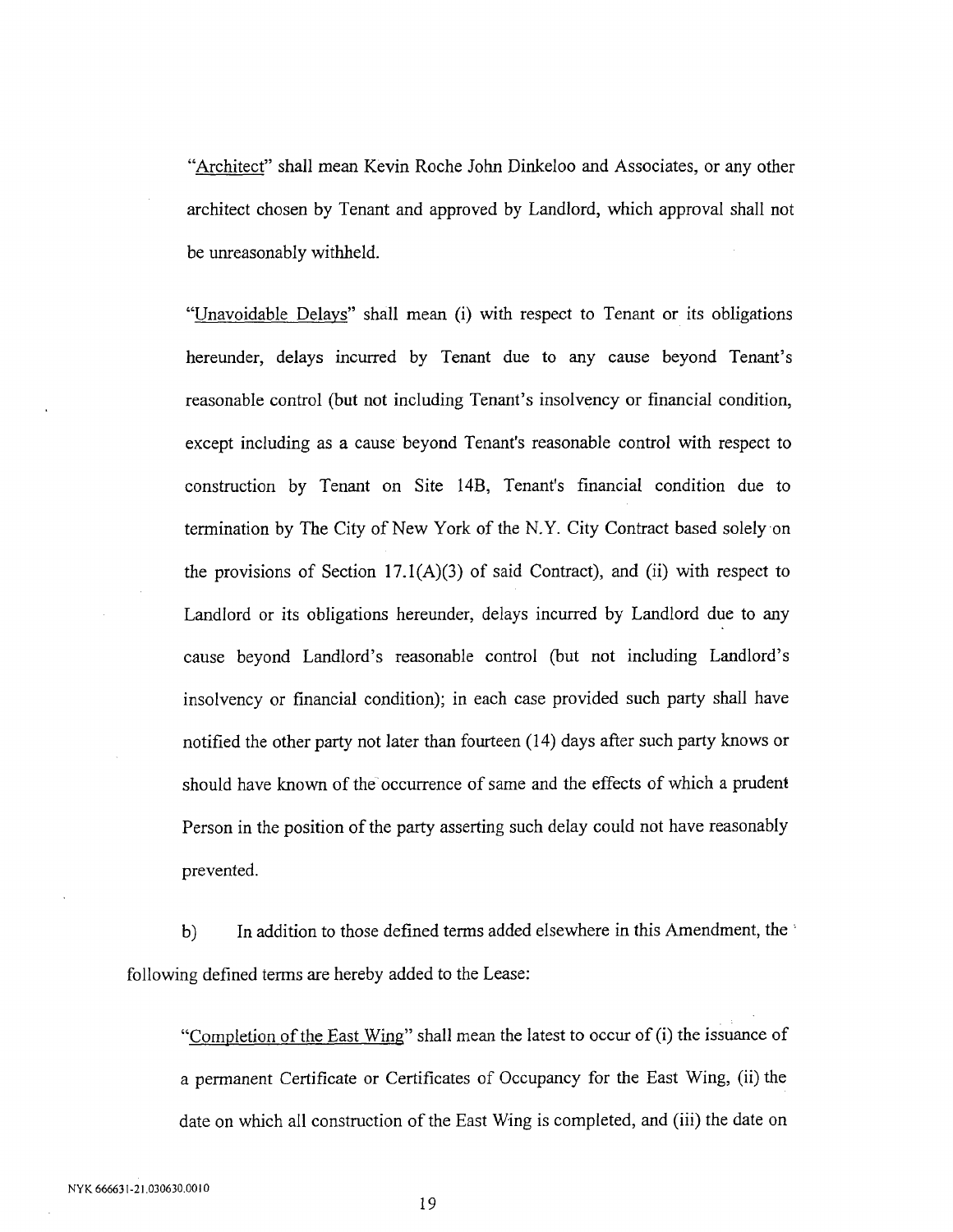which the Equipment, furnishings and exhibits reasonably necessary for the operation of the East Wing for Museum Uses are installed and ready to operate.

"Initial Work" shall mean driving of piles for construction of the East Wing and any excavation related thereto as permitted under a license agreement dated November 8, 2001, from Landlord to Tenant.

"Zoning Resolution" shall mean the Zoning Resolution of New York City as amended from time to time.

26. With respect to the Exhibits of the Lease, Exhibit A to the Lease (Design Fee Certificati**o**n Form) is deleted from the Lease in its entirety.

27. Each of the parties hereto represents to the other that it has not dealt With any broker, finder or like Person in connection with this Amendment. Each party hereto agrees to defend, indemnify and hold harmless the other party against and from any claims for any brokerage commissions, and all costs, expenses and liabilities in connection therewith, including*,* without limitation, reasonable attorneys' fees and disbursements, arising out of its breach of its respective representations and warranties contained in this Section 27.

28. Tenant and Landlord, and each of the persons executing this Amendment on behalf of Tenant and Landlord, do hereby warrant that the party for which they are executing this Amendment (i) is a duly authorized and existing entity; (ii) is qualified to do business in the State of New York; and (iii) has full right and authority to enter into this Amendment, and that any person signing on behalf of such party is authorized to do so. Upon either party's request,